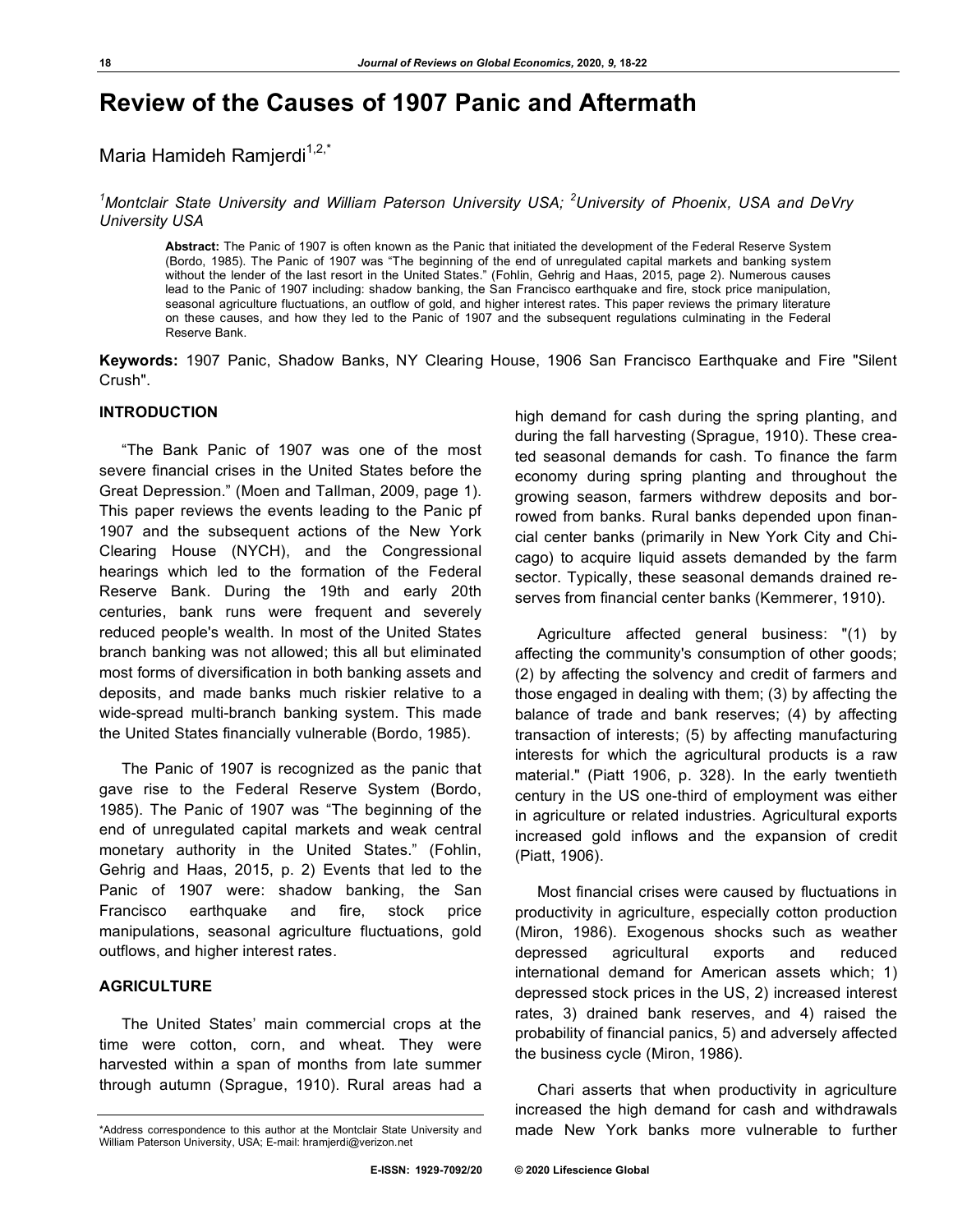shocks and exacerbated or created financial crises (1989). To test these hypotheses, Calomiris and Gorton (1991) examined the relationship between financial crises and harvest size by assuming a positive relation between rural demand for cash and crop production. They concluded that "seasonal moneydemand shocks originating in the countryside cannot possibly be the cause of panics" (p. 148). Furthermore, in "years in which panics occurred in the Fall… were not years of unusually large harvests for corn, wheat, and cotton" (p. 137).

#### **1906 SAN FRANCISCO EARTHQUAKE AND FIRE "SILENT CRUSH"**

Odell and Weidenmier (2005) contend that the damage caused by the San Francisco earthquake and fire in April 1906, was about \$200,000,000 (more than 1% of GDP) and provided a foundation for the 1907 panic. British companies were the major underwriters for San Francisco: payments by British insurance companies to the policy holders increased gold outflow to the United States. As a result the Bank of England raised its discount rate to reduce gold outflows (Odell and Weidenmier, 2004). Bruner and Carr (2009) argue that the San Francisco earthquake set the stage for the Panic of 1907 by: 1) causing the Bank of England's tight monetary policy; 2) the subsequent 48% decline in the stock market prices, 3) a tight American monetary policy from September 1906 to March 1907; and 5) an outflow of gold to London in 1907 caused a "silent crash" in the United States commencing in May 1907 (p.2).

An increase in the United States interest rates due to external shocks along with the usual high demand for currency and credit in rural areas during the fall harvest, and the absence of a central bank to accommodate this seasonal increase in demand, caused interest rates to spiked (Miron, 1986). This "perverse" elasticity of the money supply had sometimes triggered banking panics and was central in the "great debate" over the need for a central bank (Wicker, 2000).

#### **ROLE OF TRUST COMPANIES AS "SHADOW BANKS"**

In the late nineteenth century trust companies emerged as intermediaries in the New York financial market (Betz, 2013). "In the ten years ending in 1907, trust company assets in New York State had grown 244 percent (from \$396.7 million to \$1.364 billion) in comparison to 97 percent (from \$915.2 million to \$1.8 billion) for those of national banks, and 82 percent (from \$297 million to \$541 million) for state banks in New York." (Moen and Tallman, 1992, p. 612). The disposition of trust assets was significant in the New York money market. By 1907 the New York City trusts had grown in total assets and had become comparable in size to national banks (Moen and Tallman, 1992). Trust companies were able to purchase and sell corporate equity and debt as well to underwrite and distribute securities; besides being able to compete with national banks, they also had the advantage of investment opportunities that national banks were prohibited from engaging (Moen and Tallman, 1992). The runs on deposits that sparked the Bank Panic of 1907 were at two of the largest New York City trust companies, the Knickerbocker Trust, and the Trust Company of the United States (Sprague, 1910).

The clearinghouses on June 1, 1904 agreed to increase cash reserve from 7.5% (set on June 1903) to 10% to 15%. As a result, most New York trust companies withdrew from the clearinghouses (Sprague, 1910). Subsequently nonmember trust companies were not able to borrow funds to meet the cash demand of their depositors from the existing lenders of last resort: the clearinghouses (Sprague, 1910). The Trust Company of the United States held, on average, 12% of their assets as stocks and 18% as bonds, further bonds could not amount to more than 1/3 of required reserves (Herrick, 1908). According to Barnett (1910), trust deposit accounts served as "surplus funds of individuals and corporations deposited for income and pending investment." (P. 133) The trust deposit was demand deposits which check could be drawn against, but never the less were not frequently used as transaction accounts (Sprague, 1910). Trust companies were state chartered institutions, in New York compared to national banks, state banks or national average trusts were less regulated and could own stocks (Herrick, 1908).

Relative to commercial banks a larger percentage of trust companies' assets earned interest due to lower reserve requirements, as the trusts also paid higher interest rates on deposits than state and national banks, which lead to attracting depositors from state and national banks (Sprague, 1910). Lower reserve, lower capital to asset ratio, riskier asset portfolios than national banks and lack of access to a "lender of last resort," trusts were subject to much higher risks than national and state banks (Sprague, 1910).

During the panic of 1907 New York City trust companies due to depositors' withdrawals, faced a huge reduction in deposits and loans, while state and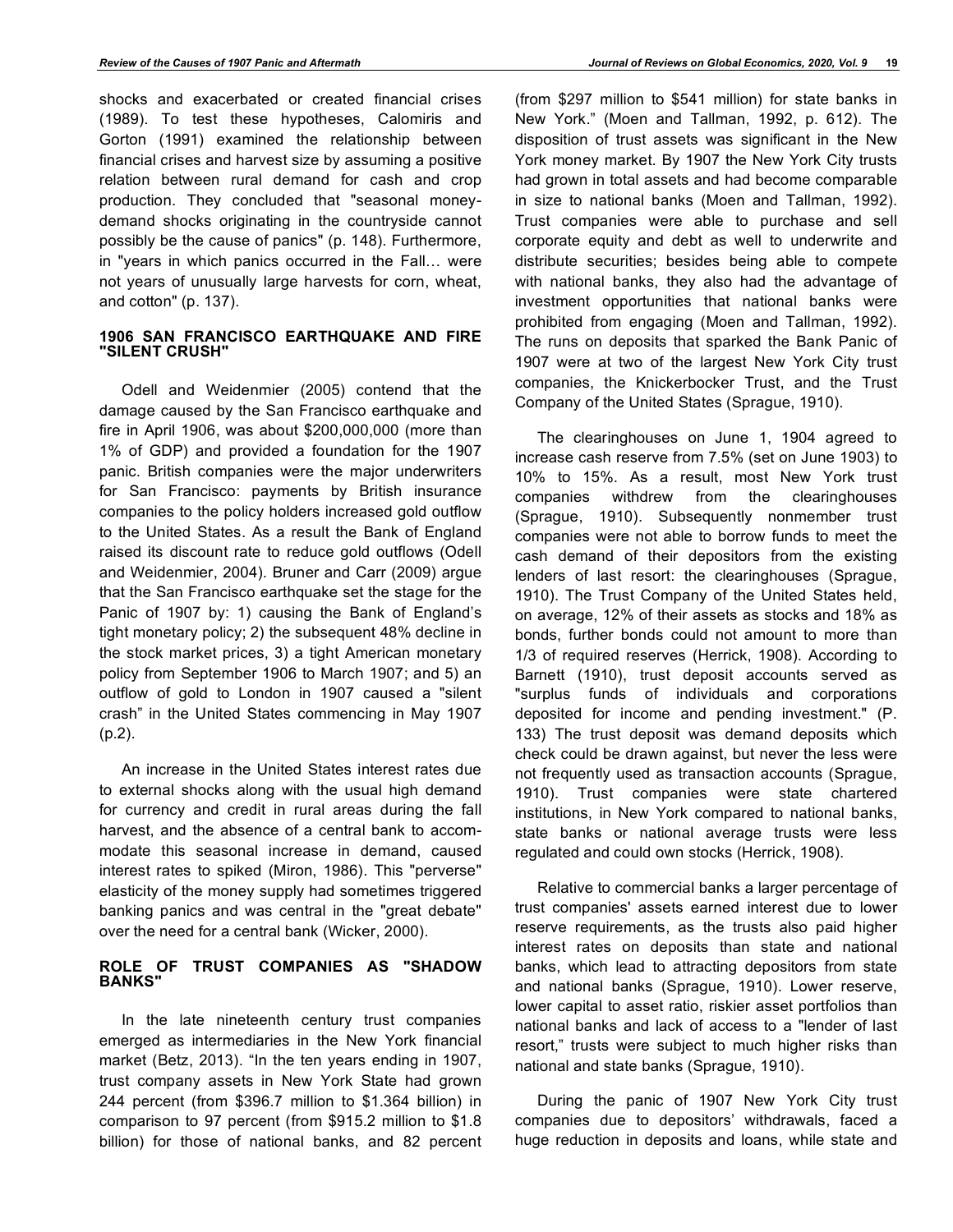national banks did not experience similar shrinking of deposits and loans (Moen and Tallman, 1992). According to Moen and Tallman, in 1907, only trust companies were subject to extensive runs and large depositors' withdrawals (1992).

Donaldson (1992) contends that the large New York banks, especially the members of the New York Clearinghouse, were able to earn risk-adjusted rates of return from loans during the banking panics. During the Panic of 1907 widespread withdrawals from the trust companies, created new risks to the entire payments system arising from outside the traditional payments scheme; they were considered a danger to the clearinghouse system (McAndrews and Roberds, 1995). 1907 panic began on Tuesday, October  $22^{\text{nd}}$ , which resulted in failure of Knickerbocker Trust Company with total asset of \$69 million one of the largest trust companies in New York City (Sprague, 1910). During this time New York City Banks, the center of money market, faces relatively tight cash position (Sprague, 1910). 1907 panic several other trust companies were also subject to large withdraws, unlike previous panics, the trust companies faced the sever decrease in loans and deposits (Sprague, 1910). Given that trust companies held low percentage of cash reserve on their demand deposits, to meet the cash demands, they were forced to sell asset and call on loans (Sprague, 1910). Among trusts, the Knickerbocker, the Trust Company of the United States, and Lincoln decrease in their assets was most significant and faced the most publicized runs by depositors (Sprague, 1910).

The New York Clearinghouse acted as a lender of last resort for its members, in previous financial crises (Timberlake, 1984). Trust companies only had indirect access to clearinghouse through their member banks, therefore were not significant part of payment systems (Timberlake, 1984). In 1907, trust companies had a high demand for cash which was much higher than available liquidity in the market, this gave few financial institutions with significant cash "monopoly power" over the limited supply of cash (Timberlake, 1984). According to Moen and Tallman "The primary mechanism for the transmission of financial distress throughout the financial system was the contraction of loans, primarily collateralized loans held by trusts, nearly 90% of trust company loans were backed with collateral, compared to 57% for New York City national banks" (1992).

#### **KNICKERBOCKER TRUST COMPANY**

Sarah McNelis (2012) writes that Fritz Augustus Heinze and his two brothers (who made fortunes in Montana copper) moved their operations to New York City and purchased control of the Mercantile National Bank. The brothers also founded organized a brokerage business, Otto C. Heinze & Company (King, 2012). In early October 1907, Otto Heinze suspected that several securities brokers had been short-selling shares in the Heinze-controlled United Copper Company, to profit from a drop in a security's price (King, 2012). Otto Heinze, mistakenly believed that he and his brothers controlled most of the company's stock, Otto's brokerage company began purchasing United Copper shares in an effort to "corner" the market and then "squeeze" the short-sellers, the miscalculation of their ownership, was devastating (King, 2012). On October 14, the price of United Copper shares opened near \$40, when the speculative margin purchases began, rose as high as \$60, but soon dropped as the stock "corner" unraveled, plunging to \$10 within two days (King, 2012).

Several brokerage houses, including Otto Heinze & Company, failed, and depositors began to line up outside Mercantile National Bank, which had loaned heavily to the failed Otto Heinze & Company (King, 2012). F. Augustus Heinze resigned as president of the bank, but this did not calm the surge of depositor withdrawals (King, 2012). The New York Clearing House refused to loan to Knickerbocker Trust Company but came to the aid of Mercantile National Bank, which was a member of the New York Clearing House Bank. Still, the Mercantile National Bank failed, and the local panic quickly metastasized into a contagion and spread to other banks and trust companies linked to the Heinzes and their associates (Bruner and Carr, 2008). As the number of banks on the verge of collapse increased, J. P. Morgan came to the rescue. The Knickerbocker Trust Company closed on Tuesday, October 22, and depositors rapidly began withdrawals from other trust companies (Bruner and Carr, 2008). According to King, the Heinze brothers market speculations "would provide the spark for an economic conflagration that would consume the United States banking system" (2012). The crisis confronting New York bankers did not restore calm the panic until mid-November 1907.

According to Moen and Tallman (1992) between August 22 and December 19, 1907 the volume of loans at trust companies fell by 37%, while the volume of loans at banks only fell by 19%. Clearinghouse acted as an emergency lender to its members in crisis times, the trusts were not members of clearinghouses, and did not have access to reserves to increase liquidity,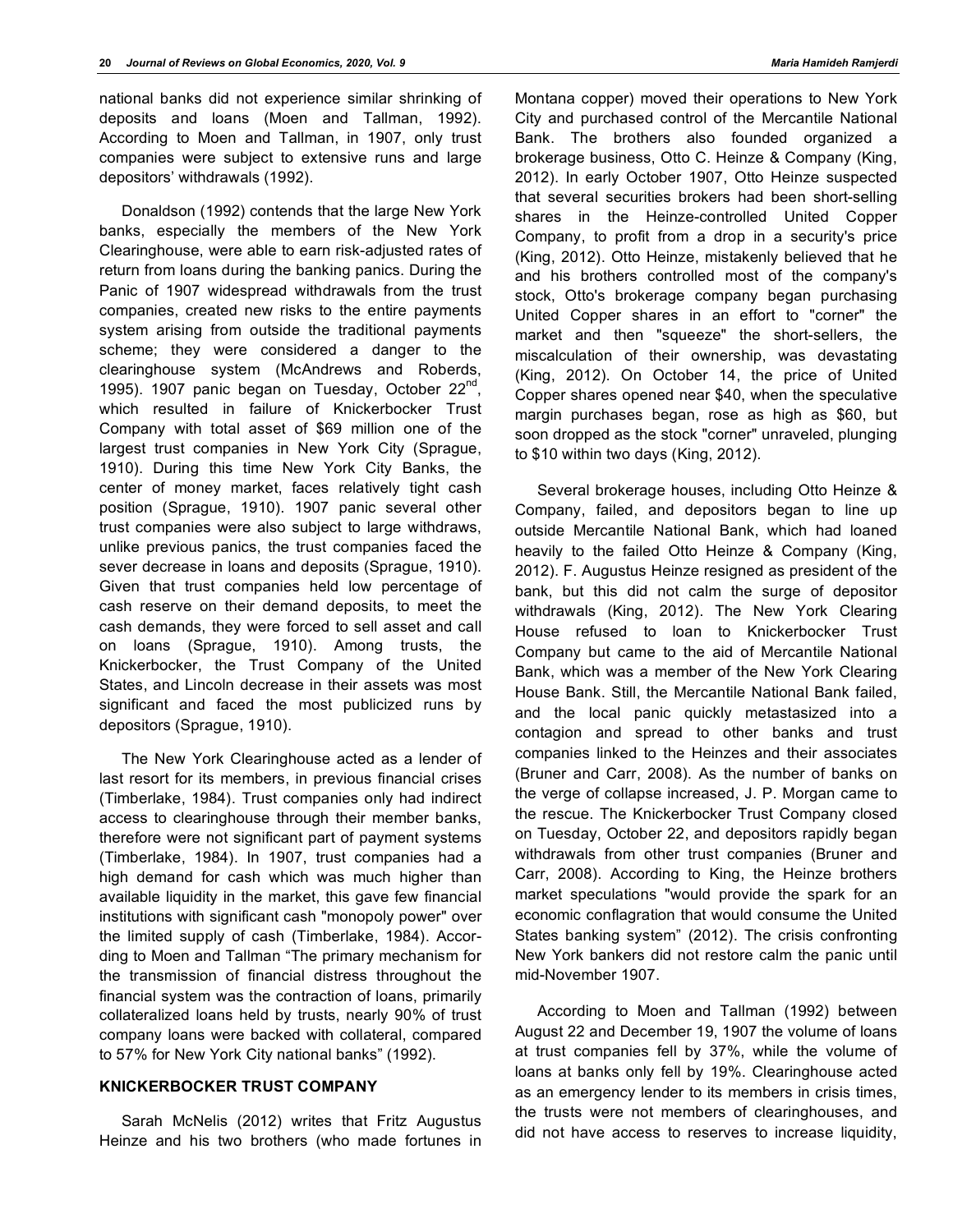contraction of loans. Subsequently the panic spread to the real sector (Moen and Tallman, 1992).

The Bank Panic of 1907 was not any different than previous financial crisis which characterized by fall in stock prices, increase in interest rate, slow economic growth, sharp contraction in the real economy, banks and other financial institutions suffered extreme deposit withdrawals international credit markets were also tight before the Panic (Sprague, 1910). In 1906 the Bank of England raised its discount rate from 4% to 6% in response to unusually large gold outflows to the United States (Moen and Tallman, 1992).

#### **BANKING WITHOUT DEPOSIT INSURANCE**

According to Tallman and Moen (1990), on October 24, to restrain the Panic, the Treasury Department deposited \$25 million in New York banks followed by J. P. Morgan's elaborate bailout. Morgan using a large amount of his own money along with that of other city major bankers (Tallman and Moen 1990) enabled the New York Clearing House Association on October 26 to issue Clearing House loan certificates for its member banks, and Treasury Certificates were issued on November 19th and 20th. (Tallman and Moen, 1990).

Between November 22 and December 7, 1907, the Bank of France stated that it would discount the United States' commercial paper for gold Eagles held in the Bank's reserves (Rodgers and Payne, 2012). This had the effect of reducing the downward spiral of equity prices and inject liquidity into the markets (Rodgers and Payne, 2012). In contrast to Morgan's one-time injection of funds, the actions of the Bank of France provided ongoing stability (Rodgers and Payne, 2012).

Wilson and Rodgers (2011), contend that fluctuations in U.S. capital markets explain the motivation behind the actions of the Bank of France. During the Panic of 1907 bond and stock payments occurred outside of the banking system; due to the gold clauses in most bond indentures, coupon and principal payments were specified in gold, which helped to integrate these securities into the international markets (Wilson and Rodgers, 2011). Many of the American bond issues were jointly listed and traded in New York and in Europe, allowing an active arbitrage to develop between these markets. The Bank of France's actions allowed investors to continue receiving payments even when banks deposits were not converted to currency (Wilson and Rodgers, 2011).

### **CONCLUSION**

The Panic of 1907 lasted from October 1907 to January  $4<sup>th</sup>$  1908 (Sprague, 1910). During the Panic of 1907, about \$500 million loan certificates were issued, about 4.5% of money stock, this private money circulated as hand–to–hand currency, initially at a slight discount from par (Gorion 1985). The severity of the Panic of 1907 started the discussions for changing the financial system, to provide a lender of last resort and additional regulations for the stock market to reduce destabilizing activities (Calomiris and Gorton, 1991).

As a result of the bankers' Panic of 1907, on May 28, 1908, Congress passed the "Aldrich-Vreeland Act" an emergency currency law, to ease the ongoing credit crunch, further, during the crisis it provided emergency currency to inject liquidity into the financial system (Calomiris and Gorton, 1991). The Aldrich-Vreeland allowed more money into circulation by allowing national banks to issue notes on a wider range of securities "in addition to federal government bonds, the Aldrich-Vreeland allowed banks to use the bonds of states, cities, and counties, along with commercial paper." (United States History, n.d. para 1). Aldrich-Vreeland Act, came into play in the summer of 1914, according to Friedman and Schwartz "by November 1914 "the country had recovered from the immediate shock of the declaration of war in Europe, thanks in no small part to the availability of Aldrich-Vreeland emergency currency." (1963, p. 172).

Additionally, the National Monetary Commission examined the Panic of 1907 and recommended procedures to regulate the banking system and capital markets (Calomiris and Gorton, 1991). The National Monetary Commission submitted its national report in 1912, pointing out the need for an official lender of last resort, and on December 23, 1913, Congress passed the Federal Reserve Act. and President Woodrow Wilson signed the Federal Reserve Act on December 1913, to establish economic stability by introducing a central bank to oversee monetary policy and financial stability in the United States (Calomiris and Gorton, 1991). Additionally, Money Trust hearings in Congress led to the Clayton Antitrust Act, which defined unethical business practices, such as price fixing, monopolies, and anti-competitive mergers, also declared strikes, boycotts, and labor unions legal under federal law (United States House of Representative, n.d.).

#### **ACKNOWLEDGEMENTS**

I like to thank Dr. Philip Coelho, emeritus professor at Ball State University for his valuable comments.